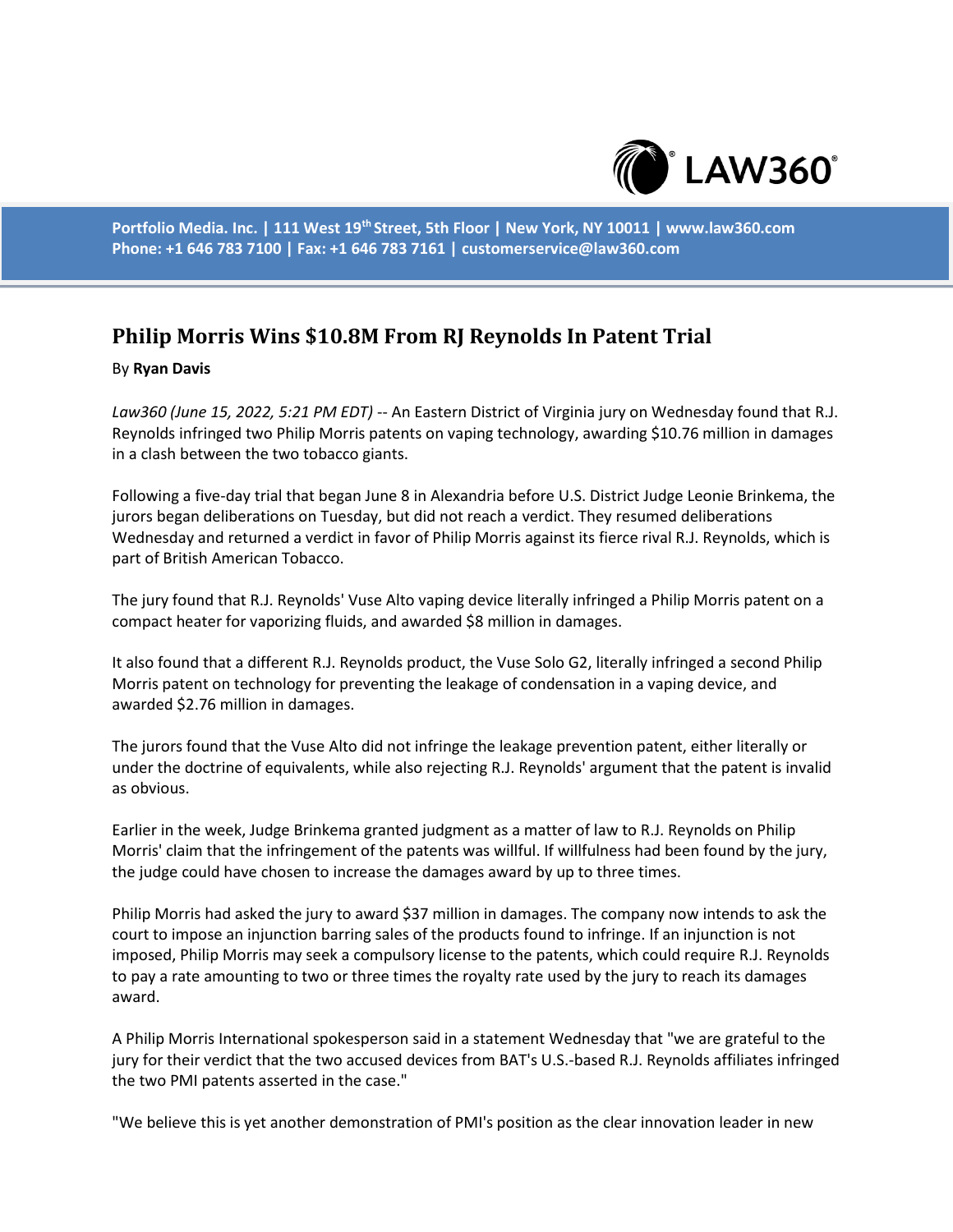technologies that can help smokers switch to better alternatives. This ruling rejects an attempt by BAT to free-ride on our hard work and investment," the statement said.

R.J. Reynolds said in a statement Wednesday that "we intend to vigorously defend the issues remaining before the court, and, as necessary, appeal the decision to the United States Court of Appeals for the Federal Circuit for further review."

Kingsley Wheaton, chief marketing officer for BAT, added that the company is committed to reduced risk alternative products, and said, "We remain confident in the strength of our global multi-category patent portfolio and will continue to robustly defend it across the globe."

The trial is one part of a wide-ranging patent dispute between the two companies over what the tobacco industry calls "reduced risk alternatives" to cigarettes.

The case in Virginia actually began in 2020 when R.J. Reynolds sued Philip Morris over patents for a different type of technology, known as heat-not-burn products. R.J. Reynolds alleged infringement by Philip Morris' IQOS products, which heat tobacco but do not burn it. The company says IQOS produces fewer harmful chemicals than traditional cigarettes.

That led Philip Morris to file counterclaims against R.J. Reynolds, alleging infringement of its patents on vaping technology, which heats liquid with nicotine into a vapor. The counterclaims went to trial, resulting in Wednesday's verdict. The R.J. Reynolds Vuse product at issue in the trial is one of the two top-selling vaping brands, along with Juul.

R.J. Reynolds' infringement claims in Virginia over the heat-not-burn products have been stayed pending the outcome of inter partes reviews of the patents. R.J. Reynolds also filed a case against Philip Morris over those patents at the U.S. International Trade Commission.

Last year, the ITC found that Philip Morris infringed R.J. Reynolds' heat-not-burn patents, and issued an **exclusion order** banning the IQOS products from being imported into the U.S.

Philip Morris has appealed that ruling to the Federal Circuit. It filed its opening brief in March, arguing that the ITC wrongly decided "to bar products with important health benefits for millions of Americans," without consulting with the U.S. Department of Health and Human Services on the public health implications, which the company said was required by law.

The Patent Trial and Appeal Board has invalidated some of R.J. Reynolds' patents in challenges by Philip Morris, and R.J. Reynolds has appealed.

BAT also has pending patent suits against Philip Morris over IQOS in numerous countries in Europe and Asia. In addition, Philip Morris' parent company Altria has filed a separate patent suit against R.J. Reynolds over Vuse in the Middle District of North Carolina, which is pending.

The patents at issue are U.S. Patent Nos. 9,814,265 and 10,104,911.

Philip Morris is represented by Maximilian Grant, Clement Naples, Greg Sobolski, Lawrence Gotts, Thomas Yeh, Dale Chang and Brett Sandford of Latham & Watkins LLP.

R.J. Reynolds is represented by David Maiorana, Ryan McCrum, John Normile, Alexis Smith, Stephanie